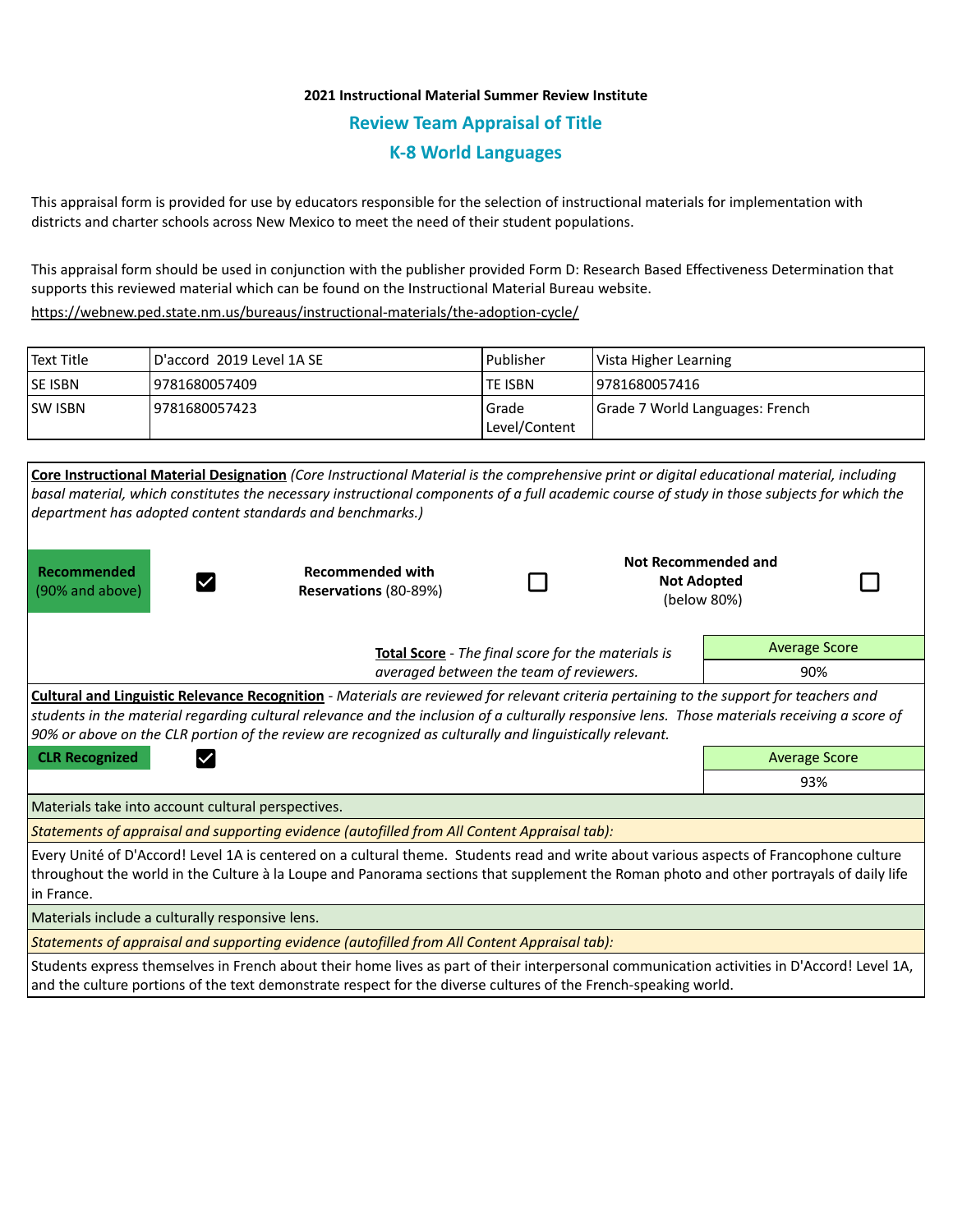**Standards Review** *- Materials are reviewed for alignment with the state adopted content standards, benchmarks and performance standards.*

Average Score

86%

Materials align with World-Readiness standards overall.

*Statements of appraisal and supporting evidence:* 

*D'accord! Level 1A* is a comprehensive and well-designed middle school text for a beginning French student as well as students who may have had previous instruction. The materials are aligned to both ACTFL and New Mexico World Language Readiness standards and in the teacher's edition, standards are delineated in the "key standards" areas throughout the lessons in the margins. These help teachers relate the activities to the standards. The digital materials found in VHL Central are also aligned to these standards.

Materials align with communication standards.

*Statements of appraisal and supporting evidence:* 

There are many opportunities for students to engage in high quality communication using French. Communication activities include scaffolded suggestions in the teacher's edition as well as interpretive, interpersonal and presentational assignments. Overall, *D'accord!*  Level 1A provides ample opportunities for students to develop their oral skills and build confidence in speaking French.

Materials align with cultures standards.

*Statements of appraisal and supporting evidence:* 

Students experience French-speaking cultures through their own viewpoints, as well as those of peers and home cultures. These cultural standards include places, objects, behaviors, and beliefs important to the people who are living the experiences world-wide.

Materials align with connections standards.

*Statements of appraisal and supporting evidence:* 

As students apply the French content in *D'accord!! Level 1A,* they receive guidance in how to apply what they are learning to other studies including the core subjects of Math, Social Studies and Science. These are incorporated seamlessly in sections such as "Culture", "Lecture", "Contextes" and "Roman-photo".

Materials align with comparisons standards.

*Statements of appraisal and supporting evidence:* 

While exploring French language and culture, students are encouraged throughout *D'accord!! Level 1A* to discover how French language and culture is like their own and how they differ. This enhances learning by bringing in social-emotional and cultural understanding.

Materials align with communities standards.

*Statements of appraisal and supporting evidence:* 

Foreign language learning is a holistic endeavor and engaging with French-speaking communities locally (when possible), nationally and internationally brings relevance and enjoyment to students' life and knowledge. *D'accord! Level 1A* exposes students to global Frenchspeaking communities both around the world and in North America. Students are not provided ample opportunity to reflect on their own goal-setting.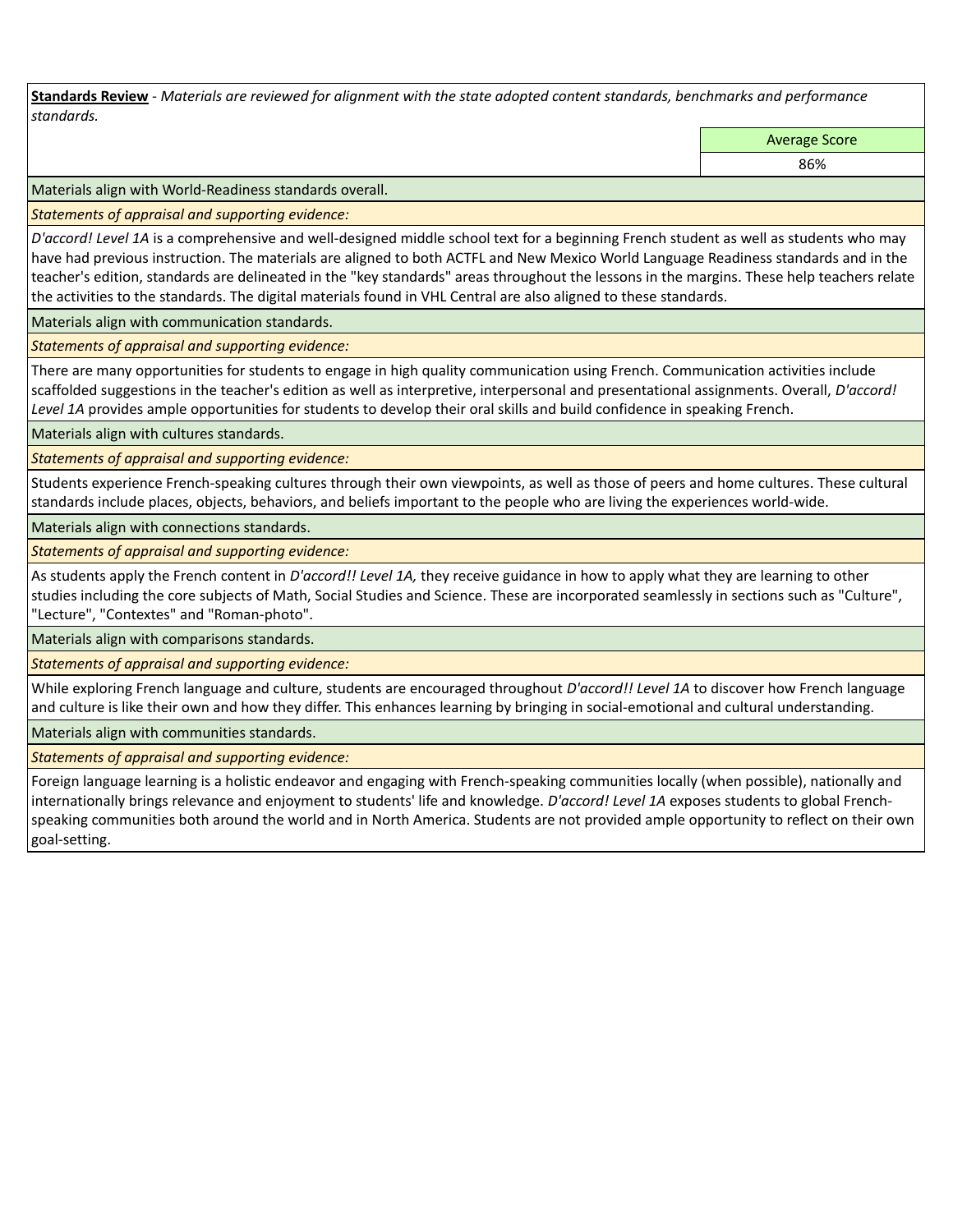**WL Content Review** *- Materials are reviewed for relevant criteria pertaining to the support for teachers and students in the specific content area reviewed.*

Average Score

99%

Materials provide a selection and range of high-quality texts worthy of students' time and attention, exhibiting exceptional craft and thought and/or providing useful information.

*Statements of appraisal and supporting evidence:* 

Interpretive activities in *D'Accord! Level 1A* center on high-quality audio and print texts, as students practice their reading and listening skills about relevant, interesting topics. Especially relevant are the News and Cultural Updates where students have a chance to learn and interpret current events.

Questions in the materials are high-quality text-dependent and text-specific questions. The overwhelming majority of these questions are text-specific and draw student attention to the particulars in the text.

*Statements of appraisal and supporting evidence:* 

Reading and listening strategies are featured in the à l'écoute and Lecture sections of *D'Accord! Level 1A*, and the culture components in both print and digital versions provide reading and listening activities. These activities are centered on close readings and listenings and answering text-specific questions.

Materials provide scaffolding and supports to enable students' learning of world languages.

*Statements of appraisal and supporting evidence:* 

The Teacher's Edition of *D'accord! Level 1A* includes suggestions in the margins to support different types of learners. The introduction to the material also explains how learning activities and assessments can be customized for all students. It is easy to modify assignments in the digital component, VHL Central, to suit student needs.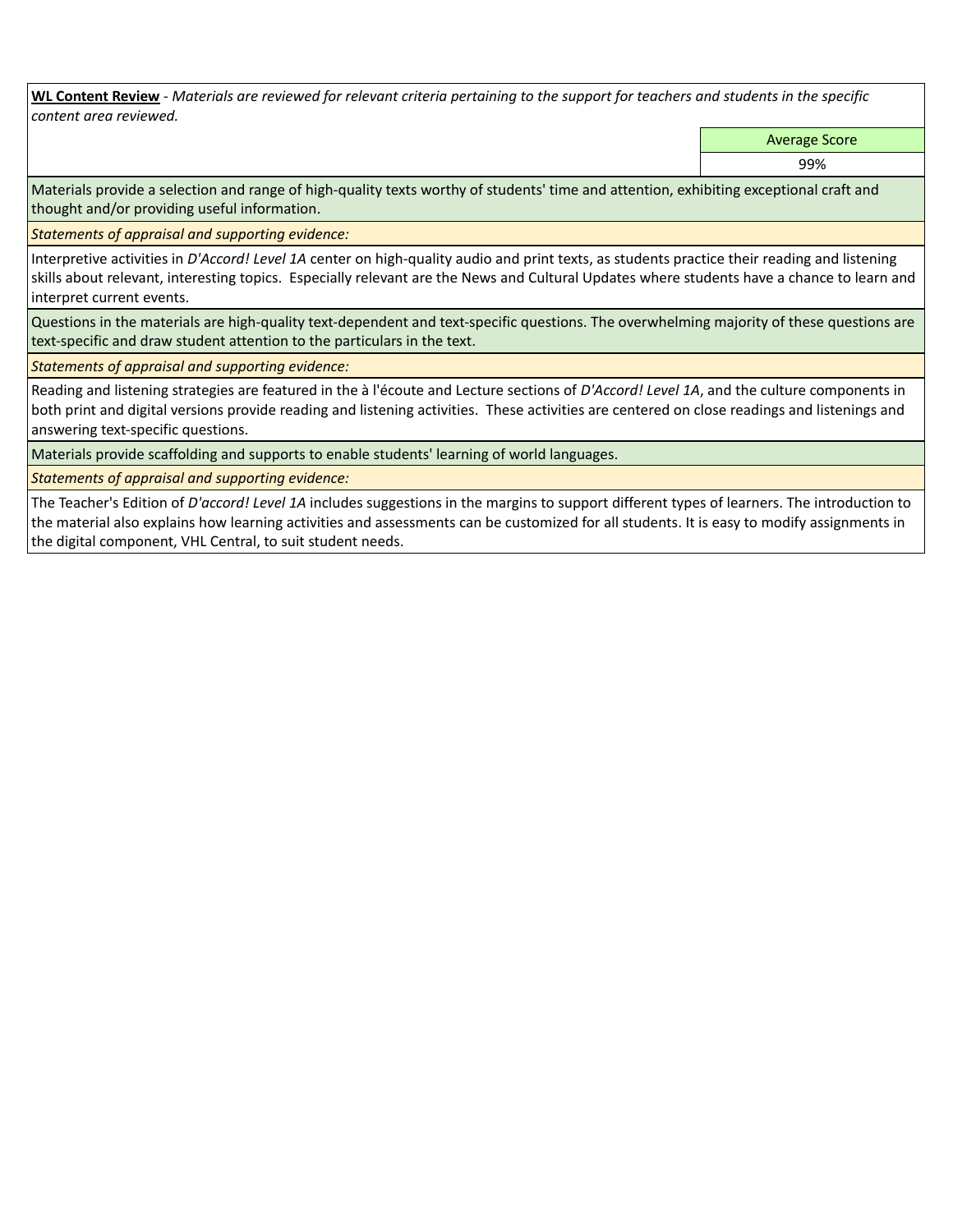**All Content Review** *- Materials are reviewed for relevant criteria pertaining to the support for teachers and students in the material regarding the progression of the standards, lesson structure, pacing, assessment, individual learners and cultural relevance.*

Average Score

97%

Materials are coherent and consistent with the standards that all students should study in order to be college and career ready.

*Statements of appraisal and supporting evidence:*

*D'accord! Level 1A* includes a comprehensive curriculum with opportunities to expand listening, reading, writing, and speaking skills in French. Students also learn about French culture and are introduced to the many Francophone cultures. The material gives students the knowledge they need to be ready for French studies at the upper levels.

Materials are well designed and take into account effective lesson structure and pacing.

*Statements of appraisal and supporting evidence:*

The pacing of the material is appropriate for the middle school level. *D'accord! Level 1A* consists of four units which are divided into different sections (vocabulary, grammar, culture, and more). The different sections are color-coded and both the text and digital component are easy to use. Images and illustrations support student comprehension of new content.

Materials support teacher planning, learning, and understanding of the standards.

*Statements of appraisal and supporting evidence:*

The teacher's edition explains how the ACTFL and New Mexico World Language Standards are addressed throughout the material. The scope and sequence in the introduction also helps the teacher understand the overall curriculum presented in the material. Each unit includes unit goals, which allow the teacher to help guide students through their learning of the standards.

Materials offer teachers resources and tools to collect ongoing data about student progress on the standards.

*Statements of appraisal and supporting evidence:*

The learning activities in the text and the digital component, VHL Central, allow the teacher to collect data on student progress. There are both formative and summative assessments that are included and address each mode of communication. The digital exercises allow the teacher to get instant feedback about student learning and understanding.

Materials support effective use of technology to enhance student learning.

*Statements of appraisal and supporting evidence:*

The material includes ways to incorporate technology through the text and VHL Central. The text suggests ways in which technology can be incorporated into some activities; for example, by doing research online to further explore a topic. VHL Central has a myriad of digital activities, which include exercises, listening activities, videos, and more. VHL Central assignments are easily assigned online.

Materials can be easily customized for individual learners.

*Statements of appraisal and supporting evidence:* 

The side and bottom troughs of the Teacher's Edition include suggestions to address the needs of students with various learning styles and levels of achievement. The extensive assessment program is completely adaptable and editable, and thorough suggestions for differentiation are given in the Teacher's Edition. Optional assessment sections give teachers a wide variety of materials to choose from when evaluating learners.

Materials give all students extensive opportunities and support to explore key concepts.

*Statements of appraisal and supporting evidence:*

The Unités in *D'Accord Level 1A* follow a consistent format that includes sections devoted to vocabulary, grammar, and communication. If the text is used as designed, especially in conjunction with the D'Accord Prime digital component, students have ample chances to practice, learn, and master the material.

Materials take into account cultural perspectives.

*Statements of appraisal and supporting evidence:*

Every Unité of *D'Accord! Level 1A* is centered on a cultural theme. Students read and write about various aspects of Francophone culture throughout the world in the Culture à la Loupe and Panorama sections that supplement the Roman photo and other portrayals of daily life in France.

Materials include a culturally responsive lens.

*Statements of appraisal and supporting evidence:*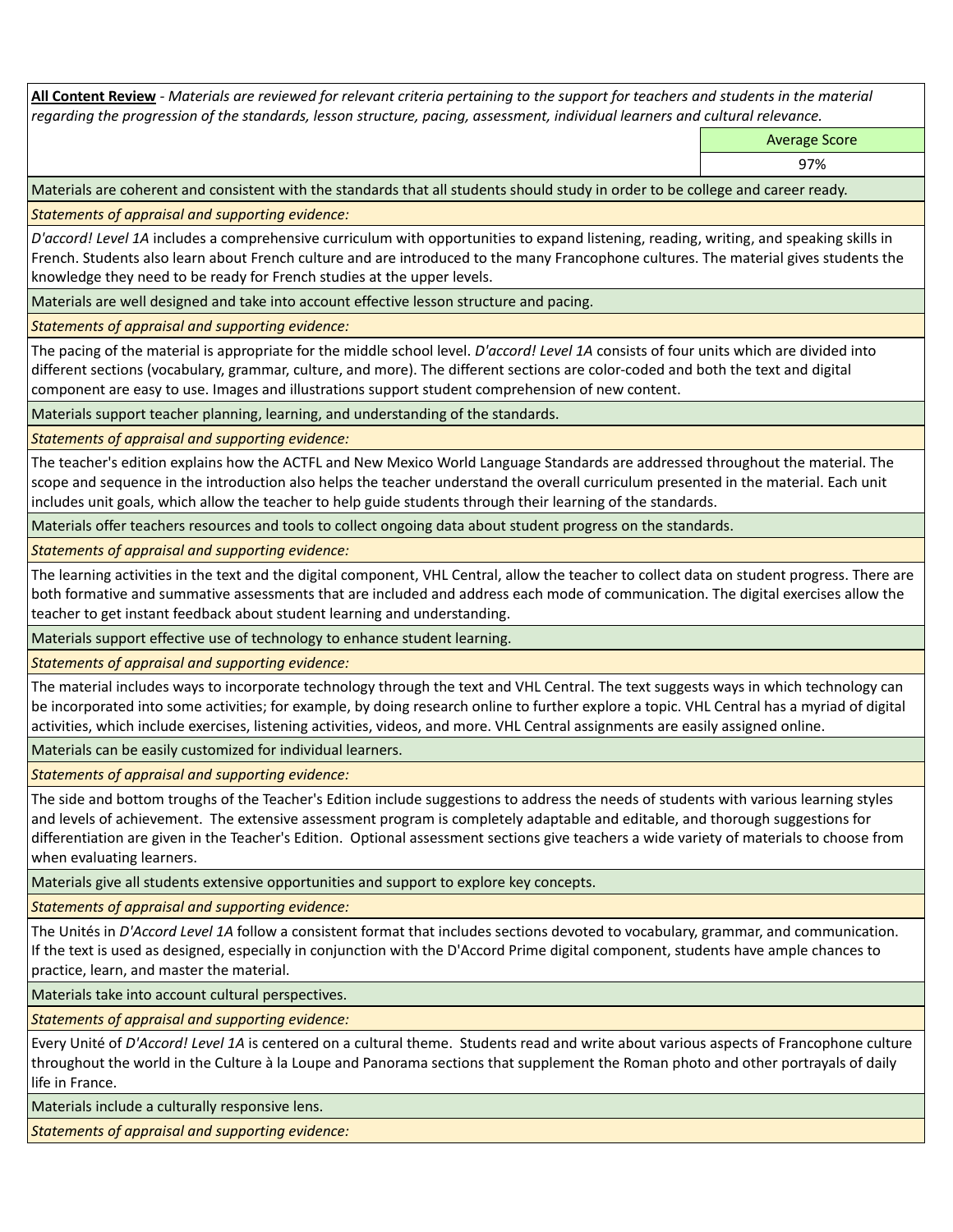Students express themselves in French about their home lives as part of their interpersonal communication activities in *D'Accord! Level 1A*, and the culture portions of the text demonstrate respect for the diverse cultures of the French-speaking world.